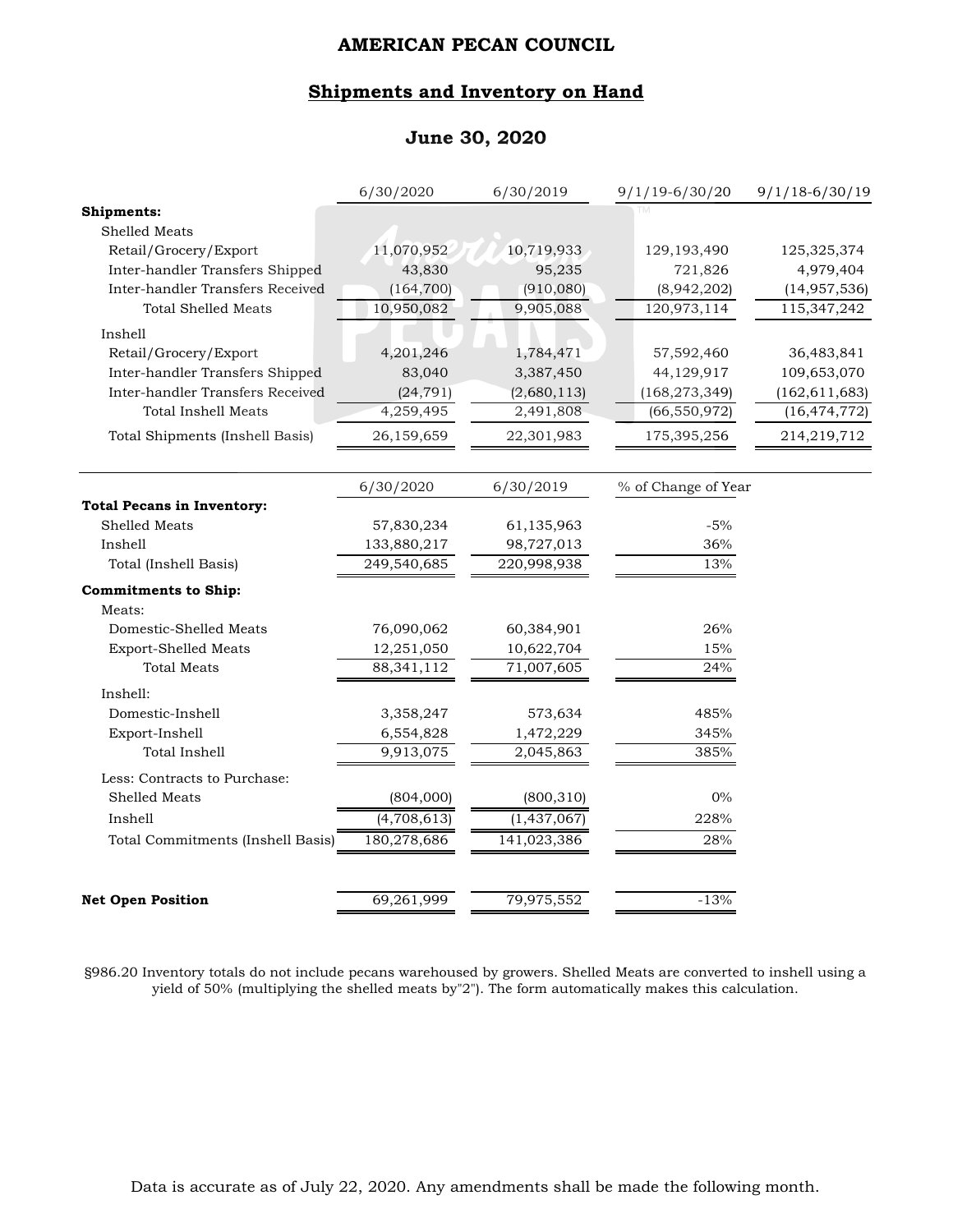## **Mexico Exports and Foreign Purchases**

## **June 30, 2020**

#### **INSHELL PECANS EXPORTED TO MEXICO FOR SHELLING AND RETURNED TO U.S. AS SHELLED MEATS**

|                                                            | 6/30/2020 | 6/30/2019 | $9/1/19 - 6/30/20$                                 | $9/1/18 - 6/30/19$ |
|------------------------------------------------------------|-----------|-----------|----------------------------------------------------|--------------------|
| Inshell Exported for Shelling:                             |           |           |                                                    |                    |
| Mexico                                                     |           |           | 10,524,756                                         | 6,664,091          |
| Total Inshell Exported for Shelling                        |           |           | 10,524,756                                         | 6,664,091          |
|                                                            |           |           |                                                    |                    |
| Shelled Meats - Produced in U.S. Inshell Returned to U.S.: |           |           |                                                    |                    |
| Mexico                                                     |           | 926,790   | 4,222,104                                          | 5,358,686          |
| Total Shelled Meats - Produced in U.S. Inshell Returne     |           | 1,853,580 | 4,222,104                                          | 5,358,686          |
|                                                            |           |           | PECANS PURCHASED OUTSIDE THE U.S. BY U.S. HANDLERS |                    |
|                                                            | 6/30/2020 | 6/30/2019 | $9/1/19 - 6/30/20$                                 | $9/1/18 - 6/30/19$ |
| Shelled Meats:                                             |           |           |                                                    |                    |
| Country of Origin:                                         |           |           |                                                    |                    |
| Australia                                                  |           | $-0-$     | 177,810                                            | 77,288             |
| Mexico                                                     | 1,106,847 | 1,165,326 | 11,875,755                                         | 18,114,493         |
| <b>Total Shelled Meats</b>                                 | 1,106,847 | 1,165,326 | 12,053,565                                         | 18, 191, 781       |
|                                                            |           |           |                                                    |                    |
| Inshell:                                                   |           |           |                                                    |                    |
| Country of Origin:                                         |           |           |                                                    |                    |
| Argentina                                                  |           | $-0-$     | 47,641                                             | 447,982            |
| Mexico                                                     |           | 390,708   | 56,361,347                                         | 65,591,384         |
| Total Inshell                                              |           | 390,708   | 56,408,988                                         | 66,039,366         |
|                                                            |           |           |                                                    |                    |
| Total (Inshell Basis)                                      |           |           |                                                    |                    |
| Argentina                                                  | $-()$ -   | $-0-$     | 47,641                                             | 447,982            |
| Australia                                                  | $-()$ -   | $-0-$     | 355,620                                            | 154,576            |
| Mexico                                                     | 2,213,694 | 2,721,360 | 80,112,857                                         | 101,820,370        |
| Total (Inshell Basis)                                      | 2,213,694 | 2,721,360 | 80,516,118                                         | 102,422,928        |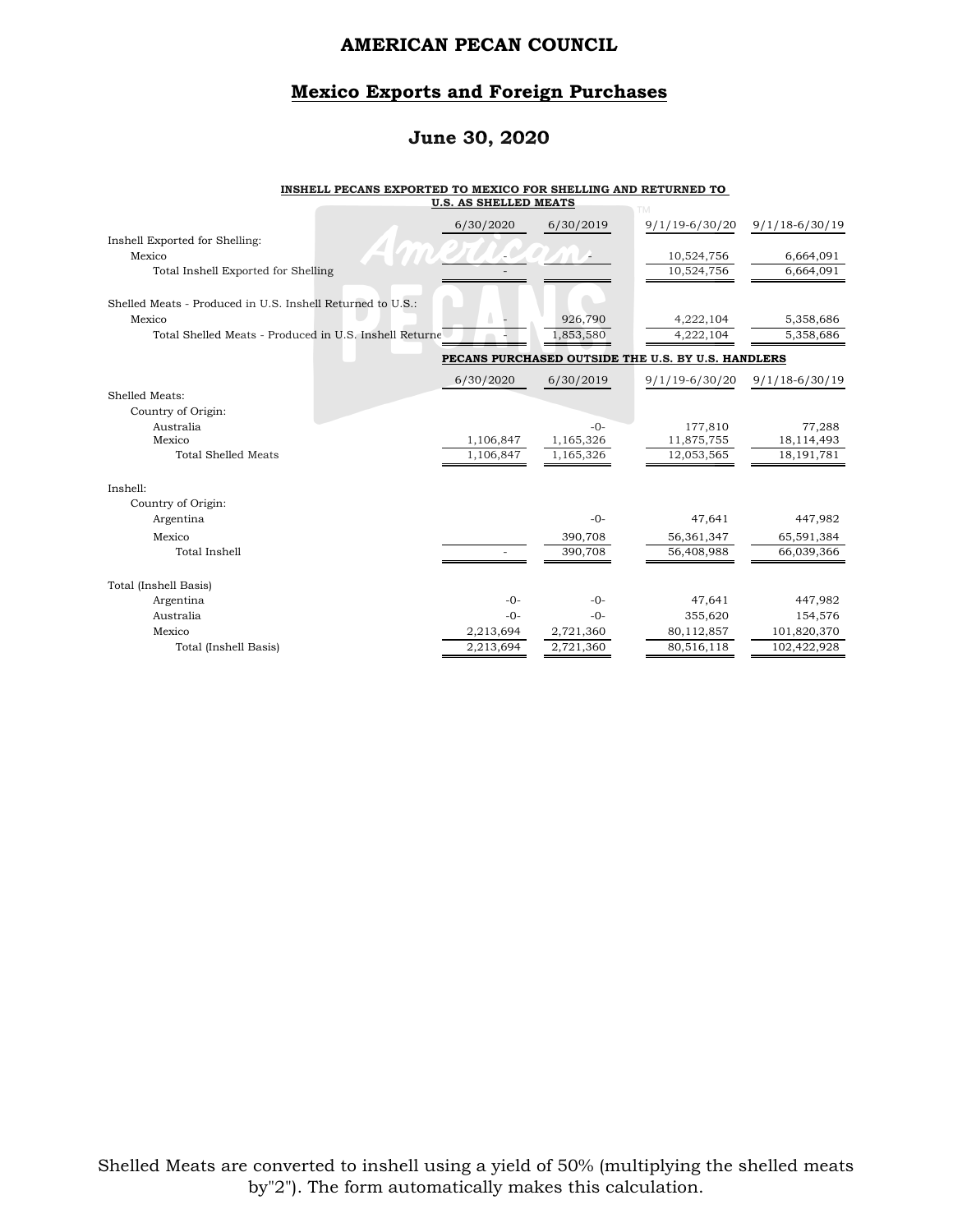**Destination Report**

**June 30, 2020**

|               | World Region |           |                    |           |                    |           |                    |           |           |                       |                  |
|---------------|--------------|-----------|--------------------|-----------|--------------------|-----------|--------------------|-----------|-----------|-----------------------|------------------|
|               | Destination  |           | Shelled            |           | Inshell            |           | Sub-Standard       |           |           | Total (Inshell Basis) |                  |
|               |              | 6/30/2020 | $9/1/19 - 6/30/20$ | 6/30/2020 | $9/1/19 - 6/30/20$ | 6/30/2020 | $9/1/19 - 6/30/20$ | 6/30/2020 | 6/30/2019 | $9/1/19 - 6/30/20$    | $9/1/18-6/30/19$ |
| Africa        |              |           |                    |           |                    |           |                    |           |           |                       |                  |
| Algeria       |              | $-0-$     | $-0-$              | $-0-$     | $-0-$              | $-0-$     | $-0-$              | $-0-$     | $-0-$     | $-0-$                 | $-0-$            |
| Egypt         |              | $-0-$     | 86,220             | $-0-$     | $-0-$              | $-0-$     | $-0-$              | $-0-$     | 42,000    | 172,440               | 273,300          |
| Morocco       |              |           | $-0-$              |           | $-0-$              |           | $-0-$              | $-0-$     | $-0-$     | $-0-$                 | 28,250           |
|               | Total Africa | $-0-$     | 86,220             | $-0-$     | $-0-$              | $-0-$     | $-0-$              | $-0-$     | 42,000    | 172,440               | 301,550          |
|               |              |           |                    |           |                    |           |                    |           |           |                       |                  |
| Asia<br>China |              |           | 1,504,269          |           | 13,380,768         | $-0-$     | $-0-$              | $-0-$     | 262,500   | 16,389,306            | 3,757,096        |
| Hong Kong     |              | 1,113     | 58,712             |           | 3,616,500          | $-0-$     | $-0-$              | 2,226     | 1,517,150 | 3,733,924             | 10,783,659       |
| India         |              |           | 21,720             |           | $-0-$              | $-0-$     | $-0-$              | $-0-$     | 15,000    | 43,440                | 120,780          |
| Japan         |              | 48,600    | 439,800            |           | $-0-$              | $-0-$     | $-0-$              | 97,200    | 111,000   | 879,600               | 1,664,100        |
| Kuwait        |              |           | 146,700            |           | $-0-$              | $-0-$     | $-0-$              | $-0-$     | $-0-$     | 293,400               | 191,400          |
| Malaysia      |              |           | 33,000             |           | $-0-$              | $-0-$     | $-0-$              | $-0-$     | $-0-$     | 66,000                | 480              |
| Philippines   |              |           | 6,720              |           | $-0-$              | $-0-$     | $-0-$              | $-0-$     | $-0-$     | 13,440                | 13,440           |
| Qatar         |              |           | 16,590             |           | $-0-$              | $-0-$     | $-0-$              | $-0-$     | $-0-$     | 33,180                | 52,920           |
| Singapore     |              | 3,360     | 28,260             |           | $-0-$              | $-0-$     | $-0-$              | 6,720     | 30,000    | 56,520                | 39,000           |
| South Korea   |              | 81,000    | 1,235,100          |           | $-0-$              | $-0-$     | $-0-$              | 162,000   | 97,008    | 2,470,200             | 1,772,616        |
| Thailand      |              |           | 80,760             |           | 55,100             | $-0-$     | $-0-$              | $-0-$     | 45,600    | 216,620               | 302,100          |
| Taiwan        |              | 36,000    | 202,410            |           | 1,369,556          | $-0-$     | $-0-$              | 72,000    | 120,000   | 1,774,376             | 722,820          |
| Vietnam       |              | 40,500    | 283,500            |           | $-0-$              | $-0-$     | -0-                | 81,000    | 81,000    | 567,000               | 578,094          |
|               | Total Asia   | 210,573   | 4,057,541          | $-0-$     | 18,421,924         | $-0-$     | $-0-$              | 421,146   | 2,279,258 | 26,537,006            | 19,998,505       |

Shelled Meats are converted to inshell using a yield of 50% (multiplying the shelled meats by"2"). The form automatically makes this calculation.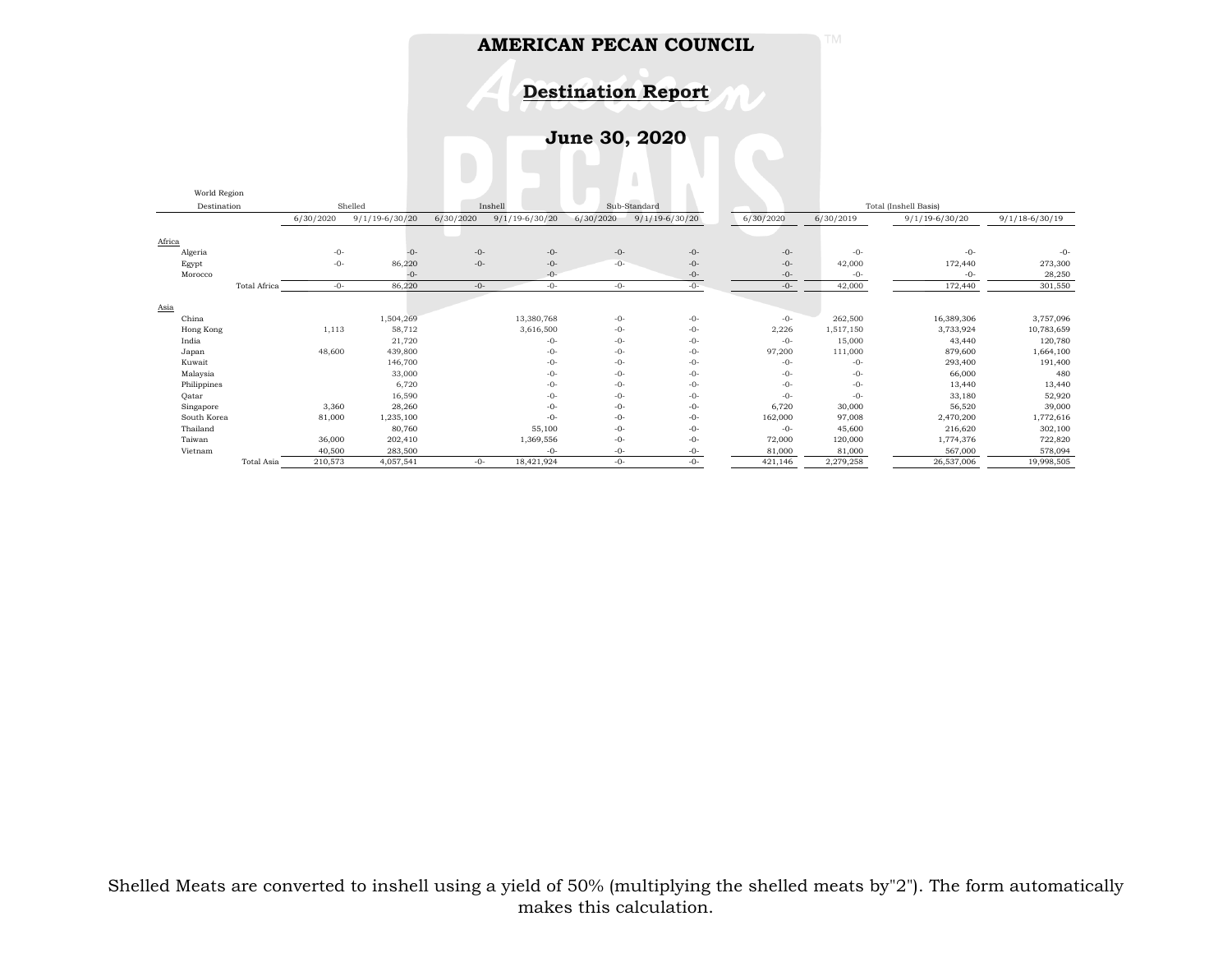**Destination Report**

**June 30, 2020**

| World Region        |           |                    |           |                    |           |                    |                       |           |                       |                  |
|---------------------|-----------|--------------------|-----------|--------------------|-----------|--------------------|-----------------------|-----------|-----------------------|------------------|
| Destination         |           | Shelled            |           | Inshell            |           | Sub-Standard       | Total (Inshell Basis) |           |                       |                  |
| World Region        |           |                    |           |                    |           |                    |                       |           |                       |                  |
| Destination         |           | Shelled            |           | Inshell            |           | Sub-Standard       |                       |           | Total (Inshell Basis) |                  |
|                     | 6/30/2020 | $9/1/19 - 6/30/20$ | 6/30/2020 | $9/1/19 - 6/30/20$ | 6/30/2020 | $9/1/19 - 6/30/20$ | 6/30/2020             | 6/30/2019 | $9/1/19-6/30/20$      | $9/1/18-6/30/19$ |
| Australia/Oceania   |           |                    |           |                    |           |                    |                       |           |                       |                  |
| Australia           | -0-       | 66,600             | $-0-$     | $-0-$              | $-0-$     | $-0-$              | -0-                   | 48,000    | 133,200               | 199,000          |
| Total Australia     | $-0-$     | 66,600             | $-0-$     | $-0-$              | $-0-$     | $-0-$              | $-0-$                 | 48,000    | 133,200               | 199,000          |
| Europe              |           |                    |           |                    |           |                    |                       |           |                       |                  |
| Austria             |           | 48,000             | $-0-$     | $-0-$              | $-0-$     | $-0-$              | $-0-$                 | 3,600     | 96,000                | 110,200          |
| Belgium             | 24,000    | 327,000            | $-0-$     | $-0-$              | $-0-$     | $-0-$              | 48,000                | $-()$ -   | 654,000               | 1,116,450        |
| Czech Republic      | 24,000    | 65,400             | $-0-$     | $-0-$              | $-0-$     | $-0-$              | 48,000                | 7,200     | 130,800               | 248,768          |
| Denmark             | 60        | 485,550            | $-0-$     | $-0-$              | $-0-$     | $-0-$              | 120                   | 126,000   | 971,100               | 1,661,235        |
| France              | 124,440   | 1,512,870          | $-0-$     | $-0-$              | $-0-$     | $-0-$              | 248,880               | 266,520   | 3,025,740             | 4,416,980        |
| Germany             | 741,300   | 5,394,720          | $-0-$     | $-0-$              | $-0-$     | $-0-$              | 1,482,600             | $-0-$     | 10,789,440            | 45,000           |
| Greece              |           | 109,500            | $-0-$     | $-0-$              | $-0-$     | $-0-$              | $-0-$                 | 1,647,480 | 219,000               | 12,055,863       |
| Ireland             | 6,000     | 31,530             |           | $-0-$              |           | $-0-$              | 12,000                | $-0-$     | 63,060                | 87,600           |
| Italy               |           | 365,220            | $-0-$     | $-0-$              | $-0-$     | $-0-$              | $-0-$                 | $-0-$     | 730,440               | 162,000          |
| Latvia              |           | 4,620              |           | $-0-$              |           | $-0-$              | $-0-$                 | $-0-$     | 9,240                 | $-0-$            |
| Lithuania           | 42,000    | 423,570            | $-0-$     | $-0-$              | -0-       | $-0-$              | 84,000                | 91,800    | 847,140               | 865,980          |
| Netherlands         | 319,200   | 3,373,080          | $-0-$     | $-0-$              | $-0-$     | $-0-$              | 638,400               | 676,500   | 6,746,160             | 9,977,970        |
| Norway              |           | 58,800             | $-0-$     | $-0-$              | $-0-$     | $-0-$              | $-0-$                 | $-0-$     | 117,600               | 125,696          |
| Poland              |           | 25,000             | $-0-$     | $-0-$              | $-0-$     | $-0-$              | $-0-$                 | $-0-$     | 50,000                | $-0-$            |
| Portugal            |           | $-()$ -            | $-0-$     | $-0-$              | $-0-$     | $-0-$              | -0-                   | 14,400    | $-0-$                 | 14,400           |
| Russia              |           | $-0-$              | $-0-$     | $-0-$              | $-0-$     | $-0-$              | $-0-$                 | $-0-$     | $-0-$                 | 42,000           |
| Slovenia            |           | 12,600             | $-0-$     | $-0-$              | $-0-$     | $-0-$              | $-0-$                 | $-0-$     | 25,200                | 3,600            |
| Spain               | 140,010   | 1,060,110          | $-0-$     | $-0-$              | $-0-$     | $-0-$              | 280,020               | 239,340   | 2,120,220             | 1,339,800        |
| Sweden              | 5,400     | 224,550            | $-0-$     | $-0-$              | $-0-$     | $-0-$              | 10,800                | 64,800    | 449,100               | 560,464          |
| Switzerland         | 61,080    | 549,360            | $-0-$     | $-0-$              | $-0-$     | $-0-$              | 122,160               | 165,000   | 1,098,720             | 1,153,200        |
| United Kingdom      | 360,810   | 2,585,586          | $-0-$     | -0-                | $-0-$     | $-0-$              | 721,620               | 664,980   | 5,171,172             | 7,397,144        |
| <b>Total Europe</b> | 1,848,300 | 16,657,066         | $-0-$     | $-0-$              | $-0-$     | $-0-$              | 3,696,600             | 3,967,620 | 33,314,132            | 41,384,350       |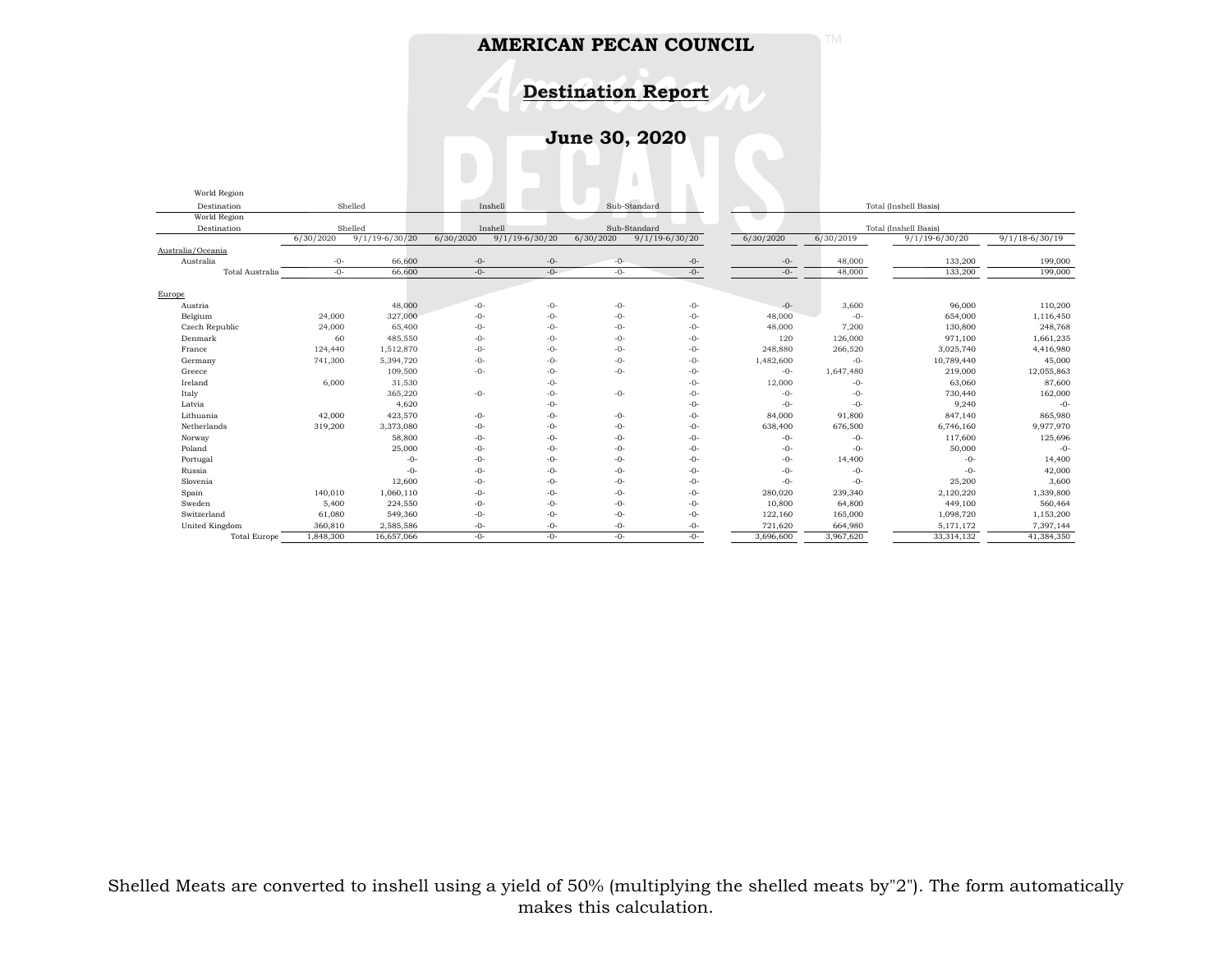**Destination Report**

**June 30, 2020**

| World Region                 |           |                    |           |                         |           |                       |           |                       |                    |                    |  |
|------------------------------|-----------|--------------------|-----------|-------------------------|-----------|-----------------------|-----------|-----------------------|--------------------|--------------------|--|
| Destination                  | Shelled   |                    |           | Sub-Standard<br>Inshell |           | Total (Inshell Basis) |           |                       |                    |                    |  |
| World Region                 |           |                    |           |                         |           |                       |           |                       |                    |                    |  |
| Destination                  | Shelled   |                    |           | Inshell                 |           | Sub-Standard          |           | Total (Inshell Basis) |                    |                    |  |
|                              | 6/30/2020 | $9/1/19 - 6/30/20$ | 6/30/2020 | $9/1/19 - 6/30/20$      | 6/30/2020 | $9/1/19 - 6/30/20$    | 6/30/2020 | 6/30/2019             | $9/1/19 - 6/30/20$ | $9/1/18 - 6/30/19$ |  |
| Middle East                  |           |                    |           |                         |           |                       |           |                       |                    |                    |  |
| Israel                       | 93,180    | 1,063,900          | $-0-$     | $-0-$                   | $-0-$     | -0-                   | 186,360   | 254,400               | 2,127,800          | 3,662,100          |  |
| Jordan                       |           | 61,230             | $-0-$     | $-0-$                   | $-0-$     | $-0-$                 | $-0-$     | $-0-$                 | 122,460            | 48,000             |  |
| Lebanon                      |           | 276,000            | $-0-$     | $-0-$                   | $-0-$     | $-0-$                 | $-0-$     | $-0-$                 | 552,000            | 112,500            |  |
| Saudi Arabia                 | 108,000   | 885,400            | $-0-$     | $-0-$                   | $-0-$     | $-0-$                 | 216,000   | 48,000                | 1,770,800          | 1,475,820          |  |
| Turkey                       |           | 48,000             | $-0-$     | $-0-$                   | $-0-$     | $-0-$                 | $-0-$     | $-0-$                 | 96,000             | 48,000             |  |
| <b>United Arab Emirates</b>  |           | 357,750            | $-0-$     | $-0-$                   | $-0-$     | $-0-$                 | $-0-$     | 77,940                | 715,500            | 750,702            |  |
| <b>Total Middle East</b>     | 201,180   | 2,692,280          | $-0-$     | $-0-$                   | $-0-$     | $-0-$                 | 402,360   | 380,340               | 5,384,560          | 6,097,122          |  |
|                              |           |                    |           |                         |           |                       |           |                       |                    |                    |  |
| North America                |           |                    |           |                         |           |                       |           |                       |                    |                    |  |
| Canada                       | 846,780   | 6,399,768          |           | 26,294                  |           | $-0-$                 | 1,693,560 | 1,567,800             | 12,825,830         | 12,901,950         |  |
| Costa Rica                   |           | $-0-$              |           | $-0-$                   |           | $-0-$                 | $-0-$     | $-0-$                 | $-0-$              | 45,600             |  |
| Mexico                       |           | 464,341            |           | 5,710,361               |           | 128,840               | $-0-$     | 451,615               | 6,767,883          | 15,989,988         |  |
| Puerto Rico                  |           | 35,520             |           | $-0-$                   |           | $-0-$                 | $-0-$     | $-0-$                 | 71,040             | $-0-$              |  |
| <b>Total North America</b>   | 846,780   | 6,899,629          | $-0-$     | 5,736,655               | $-0-$     | 128,840               | 1,693,560 | 2,019,415             | 19,664,753         | 28,937,538         |  |
|                              |           |                    |           |                         |           |                       |           |                       |                    |                    |  |
| South American               |           |                    |           |                         |           |                       |           |                       |                    |                    |  |
| Columbia                     | $-0-$     | $-0-$              | $-0-$     | $-0-$                   | $-0-$     | $-0-$                 | $-0-$     | $-0-$                 | $-0-$              | 4,800              |  |
| Peru                         | $-0-$     | 12,300             | $-0-$     | $-0-$                   | $-0-$     | $-0-$                 | $-0-$     | $-0-$                 | 24,600             | 210,000            |  |
| Trinidad                     | $-0-$     | $-0-$              | $-0-$     | -0-                     | $-0-$     | -0-                   | $-0-$     | -0-                   | $-0-$              | 27,000             |  |
| <b>Total South America</b>   | $-0-$     | 12,300             | $-0-$     | $-0-$                   | $-0-$     | $-0-$                 | $-0-$     |                       | 24,600             | 241,800            |  |
|                              |           |                    |           |                         |           |                       |           |                       |                    |                    |  |
| <b>Total Exports</b>         | 3,106,833 | 30,471,636         | $-0-$     | 24,158,579              | $-0-$     | 128,840               | 6,213,666 | 8,736,633             | 85,230,691         | 97,159,865         |  |
| <b>Grand Total Shipments</b> | 3,106,833 | 30,471,636         | $-0-$     | 24,158,579              | -0-       | 128,840               | 6,213,666 | 8,736,633             | 85,230,691         | 97,159,865         |  |